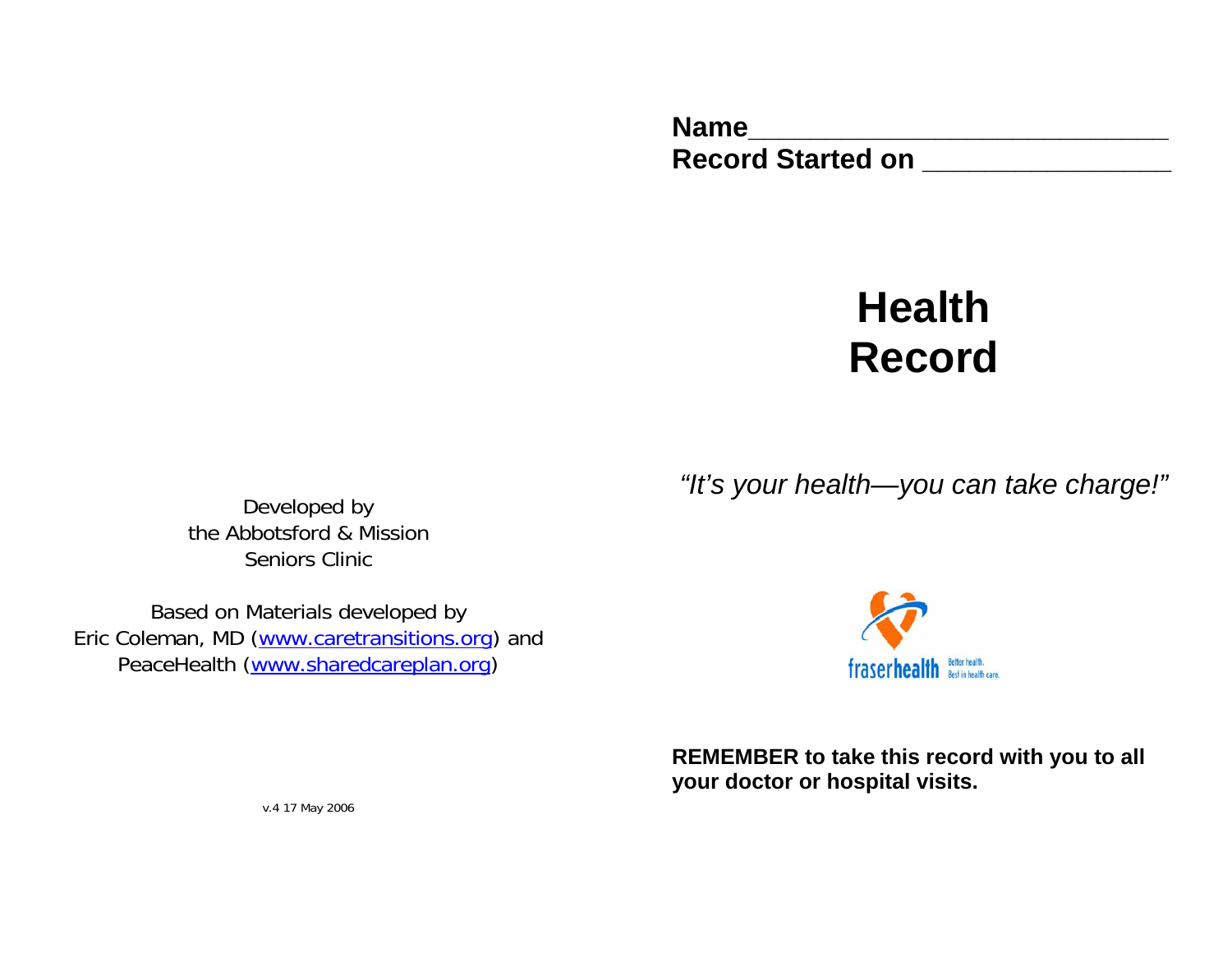# **This is the Health Record of:**

(Please Print Clearly)

| and the control of the control of the control of the control of the control of the control of the control of the |  |  |  |
|------------------------------------------------------------------------------------------------------------------|--|--|--|
|                                                                                                                  |  |  |  |
|                                                                                                                  |  |  |  |
|                                                                                                                  |  |  |  |
|                                                                                                                  |  |  |  |
| Personal Health Number: ___________________                                                                      |  |  |  |
|                                                                                                                  |  |  |  |
| Doctor's phone number: _____________________                                                                     |  |  |  |
| The person who gave me this Health Record                                                                        |  |  |  |
|                                                                                                                  |  |  |  |
|                                                                                                                  |  |  |  |
|                                                                                                                  |  |  |  |

1

#### **Resources**

# **BC Nurse Line: 1-866-215-4700**

Speak to a registered nurse, 24 hours a day, 7 days a week for confidential advice and informationwith translation services available in over 130 languages. The nurse can help you:

- Help identify health concerns
- Discuss treatment options, and
- Advise you when to see a health professional

TTY for deaf or hard-of-hearing: 1-866-889-4700

A pharmacist is also available from 5pm to 9am through the BC Nurse Line.

www.healthservices.gov.bc.ca/bchealthcare/nurseline.html

#### **Seniors Information Line**

1-800-465-4911 8:30 AM to 4:30 PM, Monday-Friday Provides information on federal and provincial programs of assistance to seniors.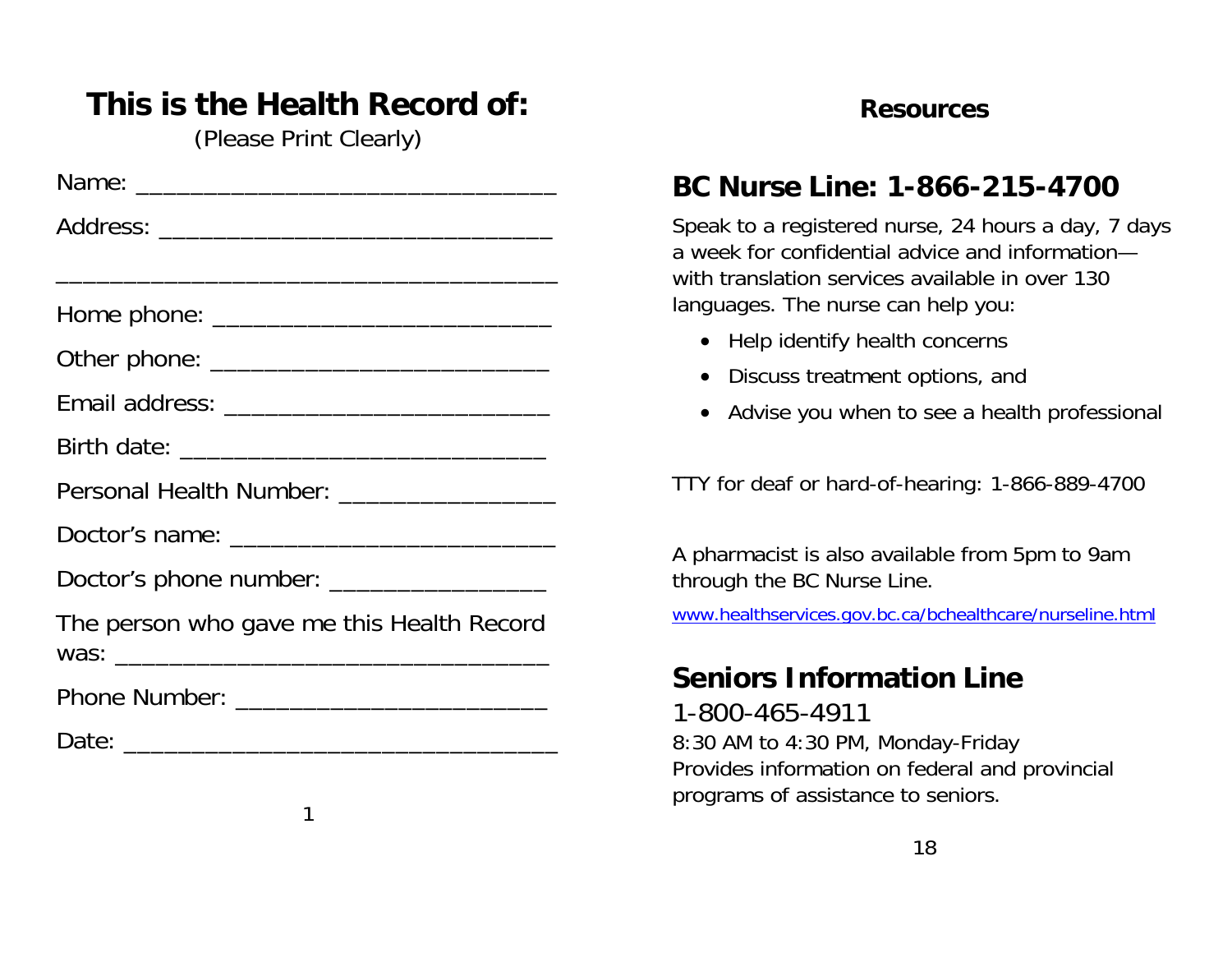## **Notes**

Remember to ASK these three questions about health care issues:

- 1) What is my main problem?
- 2) What do I need to do?
- 3) Why is it important for me to do this?

#### **About Me:**

| The most important information you need to know                  |
|------------------------------------------------------------------|
| My strengths are: _____________________________                  |
| My challenges are:<br>Vision<br>Hearing<br>Speech<br>Mobility    |
| Transportation<br>Memory                                         |
| I speak:<br>English<br>French<br>German<br>Mandarin<br>] Punjabi |
| I need a translator:<br>Yes<br>No<br>2                           |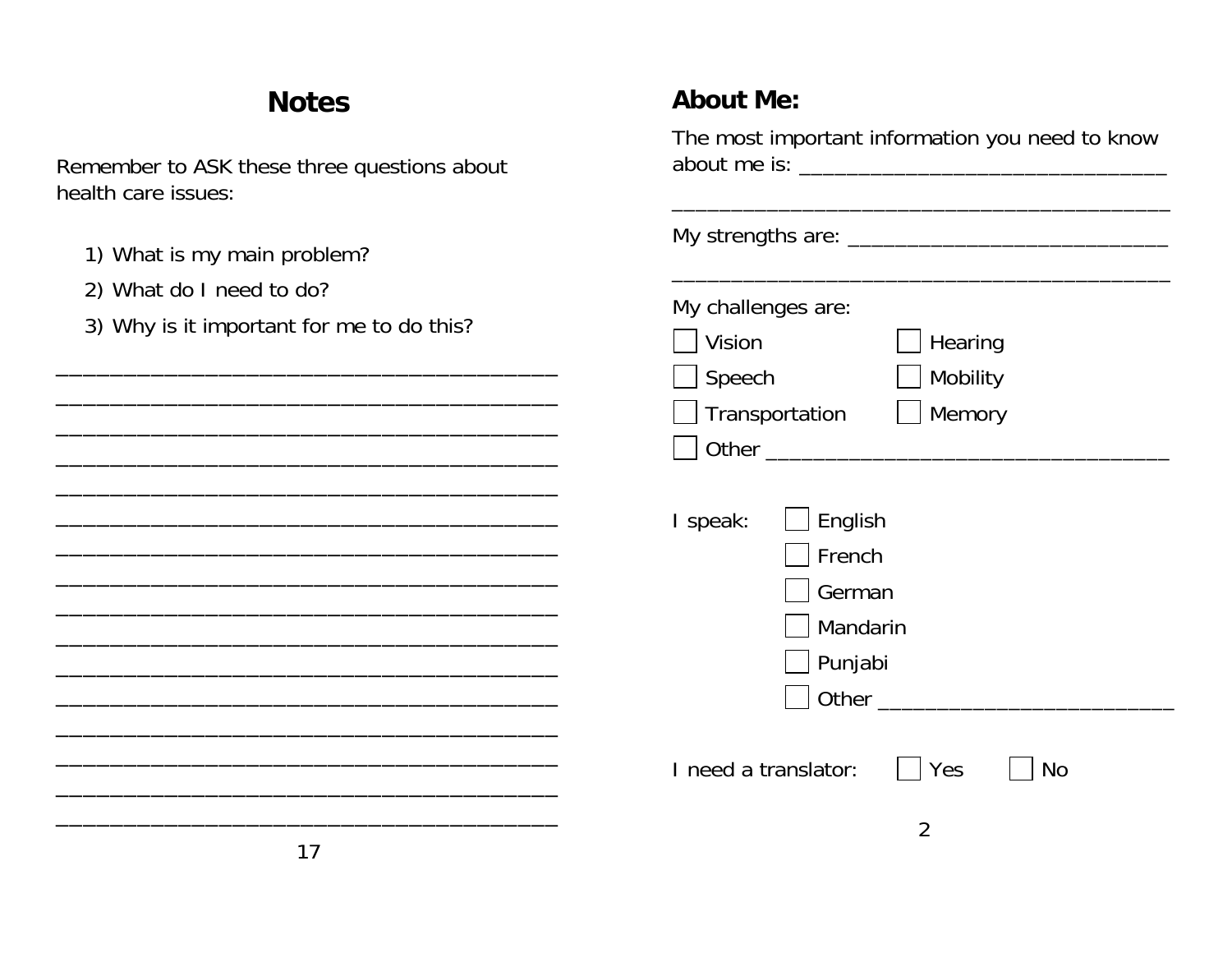Eating habits:

Are there some foods you do not/must not eat?

 $\vert \vert$  Yes  $\vert \vert$  No

Describe: \_\_\_\_\_\_\_\_\_\_\_\_\_\_\_\_\_\_\_\_\_\_\_\_\_\_\_\_\_\_\_\_\_\_

Beliefs:

My religion/spirituality may affect my health care:

| Yes | | No

Comments: **with the comments** of the community of the control of the control of the control of the control of the control of the control of the control of the control of the control of the control of the control of the con

I have Advance Directives:  $\Box$  Yes  $\Box$  No

I have a Representation Agreement: | | Yes | | No

The following people are involved in my care: (Please print and write numbers with care)

| Please print and write numbers with care) |      |       |  |
|-------------------------------------------|------|-------|--|
| Name                                      | Role | Phone |  |
|                                           |      |       |  |
|                                           |      |       |  |
|                                           |      |       |  |
|                                           |      |       |  |
|                                           |      |       |  |
|                                           |      |       |  |
|                                           |      |       |  |
|                                           |      |       |  |
|                                           |      |       |  |
|                                           |      |       |  |
|                                           |      |       |  |
|                                           |      |       |  |

#### **Notes**

Remember to ASK these three questions about health care issues:

- 1) What is my main problem?
- 2) What do I need to do?
- 3) Why is it important for me to do this?

\_\_\_\_\_\_\_\_\_\_\_\_\_\_\_\_\_\_\_\_\_\_\_\_\_\_\_\_\_\_\_\_\_\_\_\_\_ \_\_\_\_\_\_\_\_\_\_\_\_\_\_\_\_\_\_\_\_\_\_\_\_\_\_\_\_\_\_\_\_\_\_\_\_\_

\_\_\_\_\_\_\_\_\_\_\_\_\_\_\_\_\_\_\_\_\_\_\_\_\_\_\_\_\_\_\_\_\_\_\_\_\_ \_\_\_\_\_\_\_\_\_\_\_\_\_\_\_\_\_\_\_\_\_\_\_\_\_\_\_\_\_\_\_\_\_\_\_\_\_ \_\_\_\_\_\_\_\_\_\_\_\_\_\_\_\_\_\_\_\_\_\_\_\_\_\_\_\_\_\_\_\_\_\_\_\_\_ \_\_\_\_\_\_\_\_\_\_\_\_\_\_\_\_\_\_\_\_\_\_\_\_\_\_\_\_\_\_\_\_\_\_\_\_\_ \_\_\_\_\_\_\_\_\_\_\_\_\_\_\_\_\_\_\_\_\_\_\_\_\_\_\_\_\_\_\_\_\_\_\_\_\_ \_\_\_\_\_\_\_\_\_\_\_\_\_\_\_\_\_\_\_\_\_\_\_\_\_\_\_\_\_\_\_\_\_\_\_\_\_ \_\_\_\_\_\_\_\_\_\_\_\_\_\_\_\_\_\_\_\_\_\_\_\_\_\_\_\_\_\_\_\_\_\_\_\_\_ \_\_\_\_\_\_\_\_\_\_\_\_\_\_\_\_\_\_\_\_\_\_\_\_\_\_\_\_\_\_\_\_\_\_\_\_\_ \_\_\_\_\_\_\_\_\_\_\_\_\_\_\_\_\_\_\_\_\_\_\_\_\_\_\_\_\_\_\_\_\_\_\_\_\_ \_\_\_\_\_\_\_\_\_\_\_\_\_\_\_\_\_\_\_\_\_\_\_\_\_\_\_\_\_\_\_\_\_\_\_\_\_ \_\_\_\_\_\_\_\_\_\_\_\_\_\_\_\_\_\_\_\_\_\_\_\_\_\_\_\_\_\_\_\_\_\_\_\_\_ \_\_\_\_\_\_\_\_\_\_\_\_\_\_\_\_\_\_\_\_\_\_\_\_\_\_\_\_\_\_\_\_\_\_\_\_\_ \_\_\_\_\_\_\_\_\_\_\_\_\_\_\_\_\_\_\_\_\_\_\_\_\_\_\_\_\_\_\_\_\_\_\_\_\_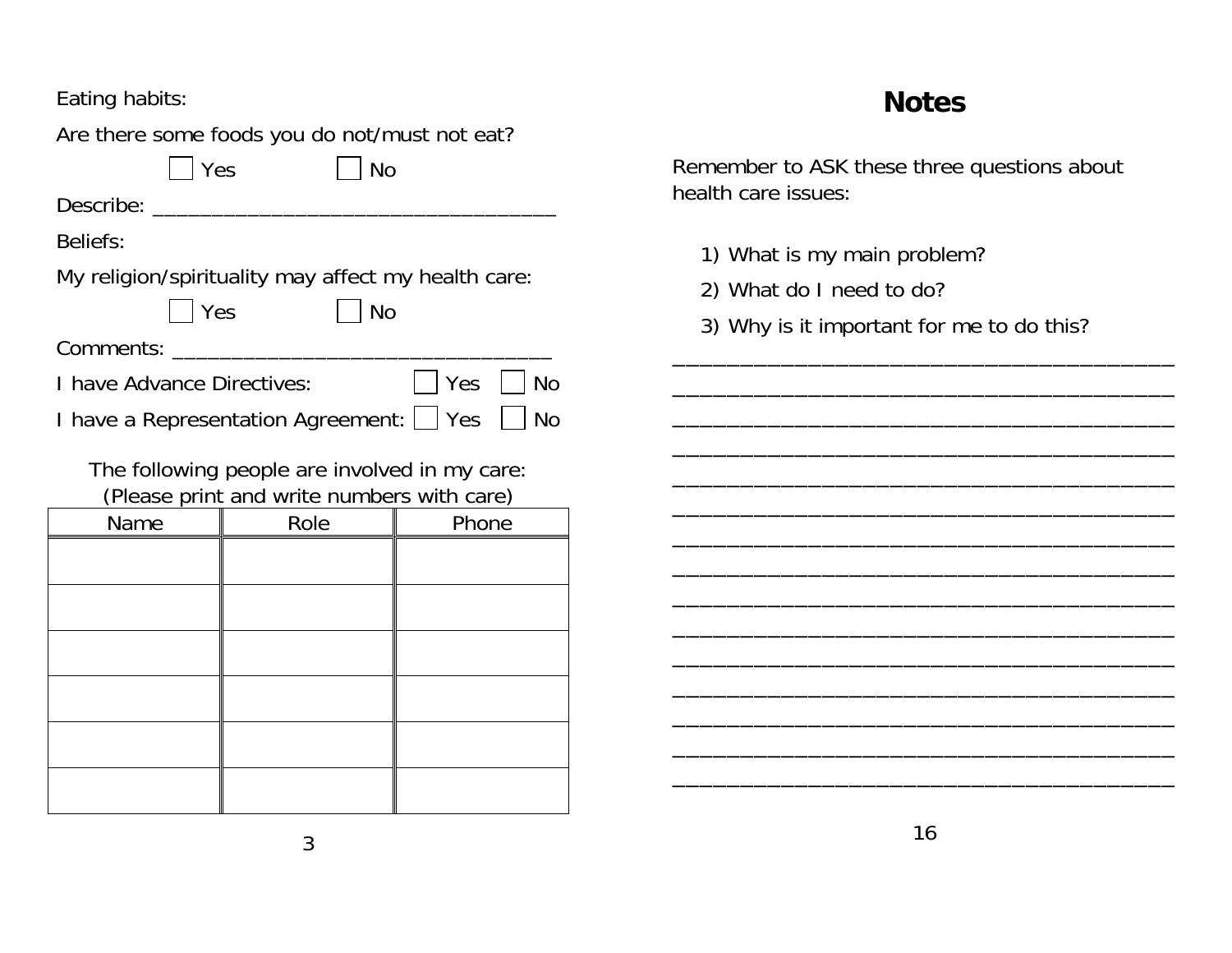## **Notes from Health Care Visits**

- 1) What is my
- 2) What do I

| When you visit a health care professional,                                                           | Reading<br>Being spoken to                                                                                  |
|------------------------------------------------------------------------------------------------------|-------------------------------------------------------------------------------------------------------------|
| remember to ASK these three questions about<br>health care issues:                                   | Being shown<br>Listening to tapes                                                                           |
| 1) What is my main problem?<br>2) What do I need to do?<br>3) Why is it important for me to do this? | Other<br>Seeing pictures/videos                                                                             |
|                                                                                                      | I have access to the Internet:     Yes<br><b>No</b>                                                         |
|                                                                                                      | When making health care decisions:                                                                          |
|                                                                                                      | I like to have a lot of information and make<br>decisions in consultation with health care<br>professionals |
| <u> 1989 - Johann Stoff, amerikansk politiker (d. 1989)</u>                                          | I like to work in partnership with health care<br>professionals                                             |
|                                                                                                      | I like health care professionals to make most<br>decisions                                                  |
|                                                                                                      |                                                                                                             |
| 15                                                                                                   | $\overline{4}$                                                                                              |

I learn best by: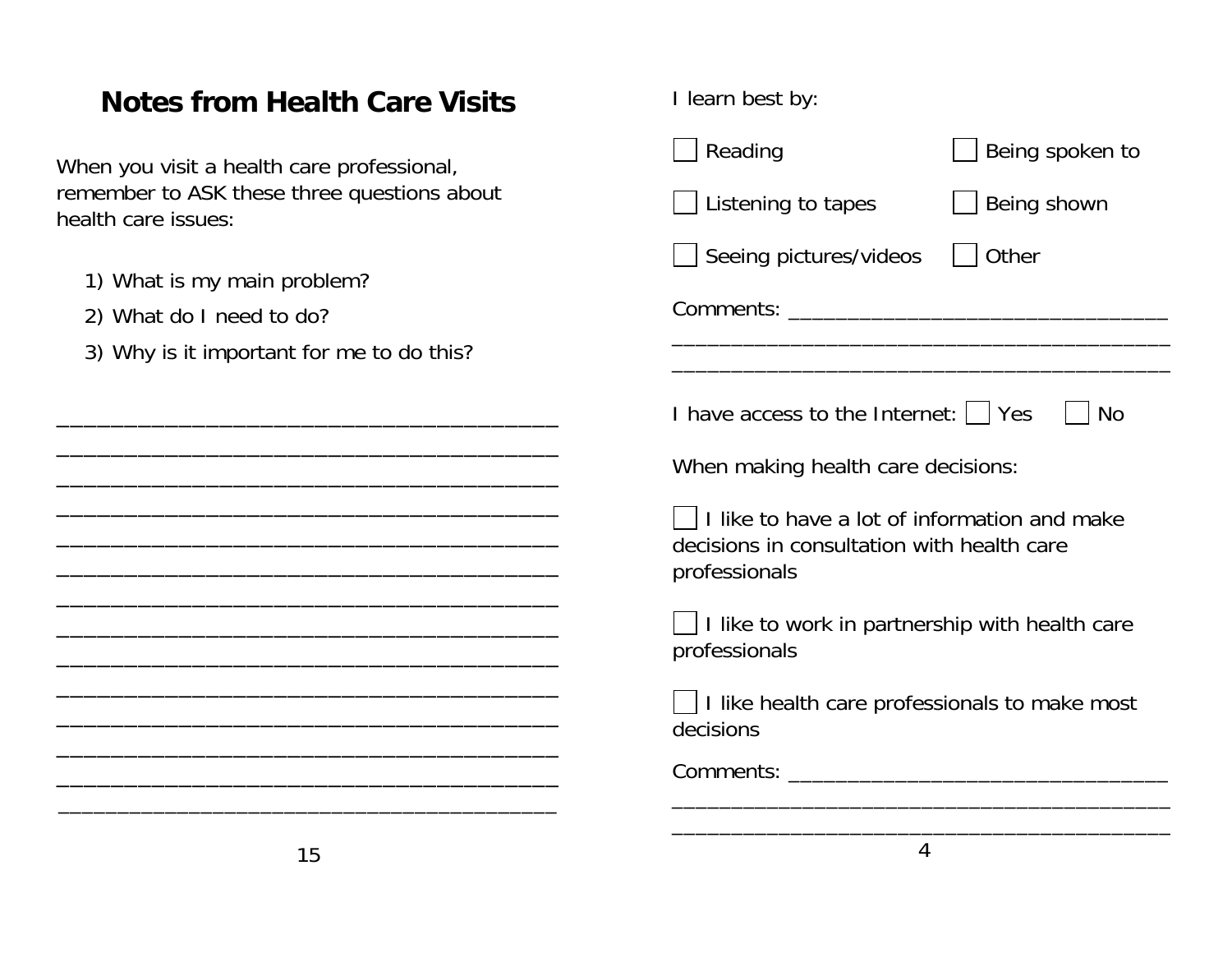#### **Medical History**

**Arthritis** 

Abnormal Heart Rhythm

Back Problems

Cancer

**Diabetes** 

- Hardening of the Arteries
- Heart Disease
- Heart Failure
- High Blood Pressure

Hip Fracture

Lung Disease

**Osteoporosis** 

- Pneumonia
- Reflux (Heartburn)
- Stroke
- Other:

#### **Monitoring My Health**

This is a place to record things you can monitor to maintain or improve your health. Make note of goal values you want to reach or maintain over time.

Example:

|             | RP     | weight      | sugar           |  |
|-------------|--------|-------------|-----------------|--|
| <b>GOAL</b> |        | 195 lb.     | <b>6mmol</b>    |  |
| May         | 145/85 | $215.5$ lb. | $\vert$ 12 mmol |  |
| 7/06        |        |             |                 |  |

| <b>DATE</b> |  |  |
|-------------|--|--|
| <b>GOAL</b> |  |  |
|             |  |  |
|             |  |  |
|             |  |  |
|             |  |  |
|             |  |  |
|             |  |  |
|             |  |  |
|             |  |  |
|             |  |  |
|             |  |  |
|             |  |  |

\_\_\_\_\_\_\_\_\_\_\_\_\_\_\_\_\_\_\_\_\_\_\_\_\_\_\_\_\_\_\_\_\_\_\_\_\_ \_\_\_\_\_\_\_\_\_\_\_\_\_\_\_\_\_\_\_\_\_\_\_\_\_\_\_\_\_\_\_\_\_\_\_\_\_ \_\_\_\_\_\_\_\_\_\_\_\_\_\_\_\_\_\_\_\_\_\_\_\_\_\_\_\_\_\_\_\_\_\_\_\_\_ \_\_\_\_\_\_\_\_\_\_\_\_\_\_\_\_\_\_\_\_\_\_\_\_\_\_\_\_\_\_\_\_\_\_\_\_\_\_\_\_\_\_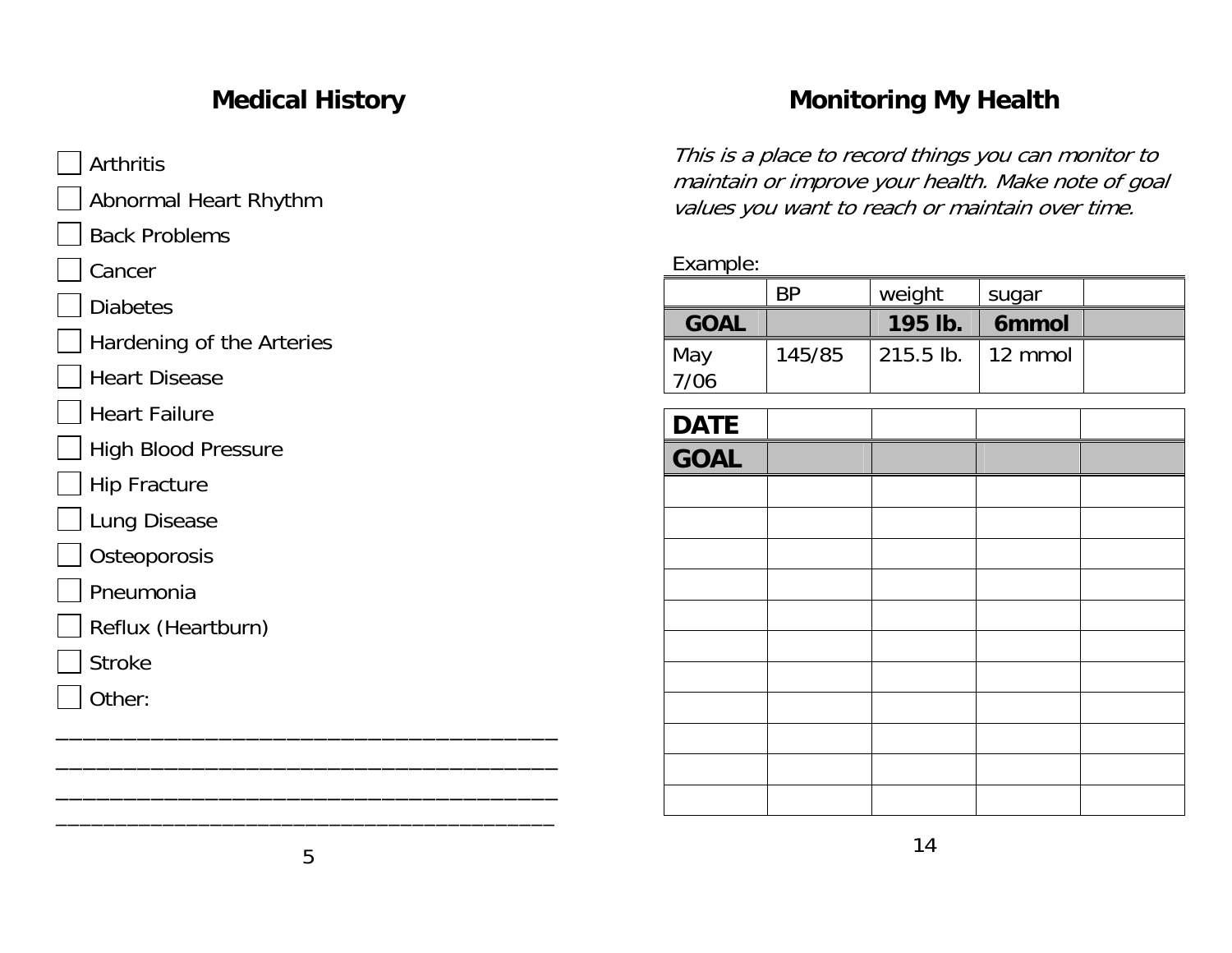# **If I'm ever hospitalized…**

# Before I leave the hospital:

I have been involved in decisions about will take place after I leave the hospital.

I understand where I am going after I leave this hospital and what will happen to me once I arrive.

I have the name and phone number of a person I should contact if a problem arises during my transfer.

 I know what medications I am supposed to take, how to take them, their side effects and I have the prescriptions in hand.

 I understand the symptoms I need to watch out for and whom to call should I notice them.

 I understand how to keep my health problems from becoming worse.

 My doctor or nurse has answered my most important questions before I leave the hospital.

 My family or someone close to me knows that I am coming home and what I will need once I leave the hospital.

 If I am going directly home, I have scheduled a follow-up appointment with my doctor and transportation to the appointment.

| ıt what | Date | $\sim$ |
|---------|------|--------|
|         |      |        |

# e of admission or procedure

**Hospitalizations and Procedures** 

#### **Allergies and Intolerances**

| Substance | Reaction |  |  |
|-----------|----------|--|--|
|           |          |  |  |
|           |          |  |  |
|           |          |  |  |
|           |          |  |  |
|           |          |  |  |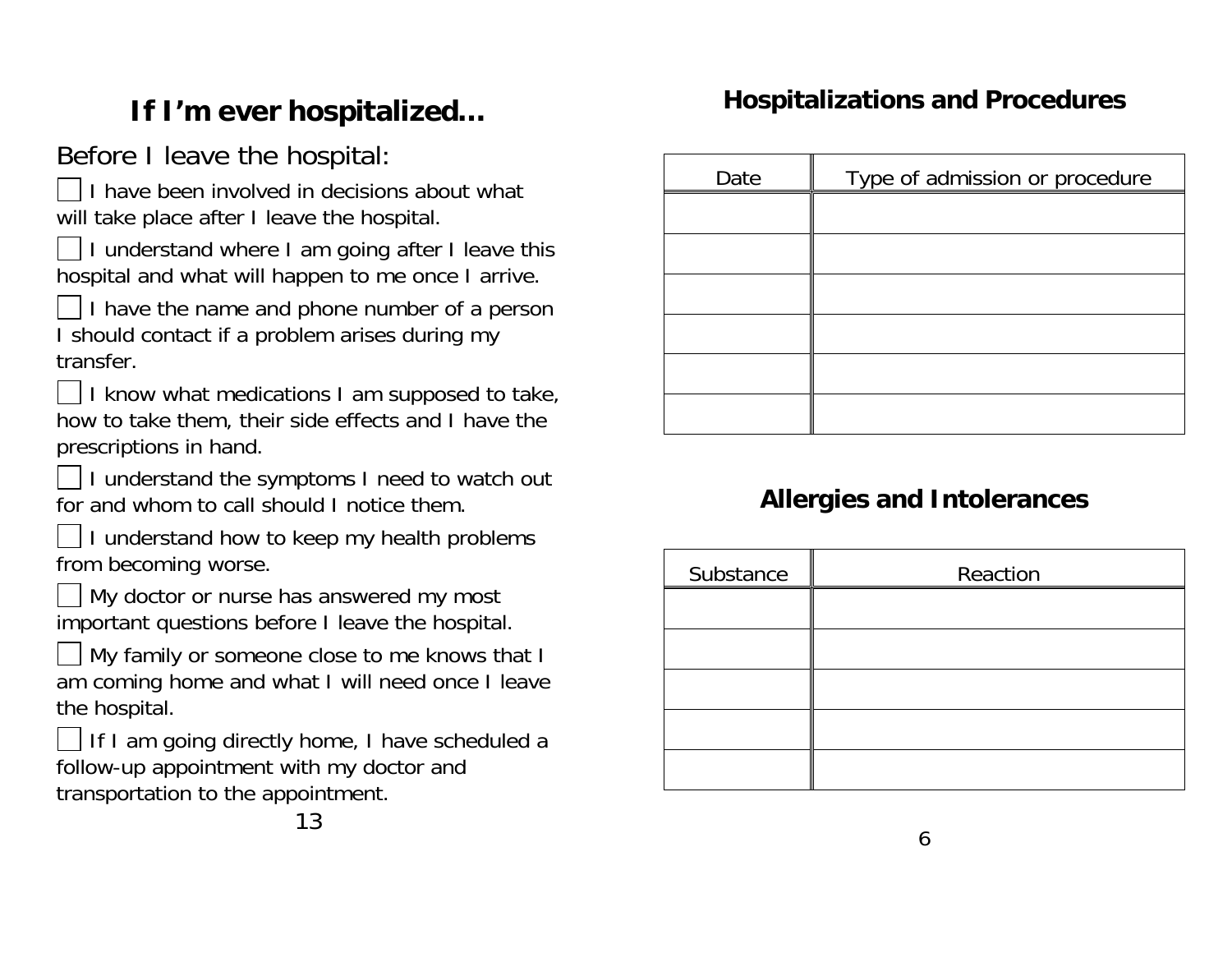#### **Immunizations**

Immunizations are vaccines taken to prevent illness. It is important to keep a record of these in case you are ever exposed to a serious or contagious disease.

| Vaccine | Date |
|---------|------|
|         |      |
|         |      |
|         |      |
|         |      |
|         |      |
|         |      |
|         |      |
|         |      |
|         |      |
|         |      |
|         |      |
|         |      |
|         |      |

#### **Goals**

A goal is a motivating reason you are working toward better health. Write your goals here:

#### **How I Will Get There: Next Steps**

\_\_\_\_\_\_\_\_\_\_\_\_\_\_\_\_\_\_\_\_\_\_\_\_\_\_\_\_\_\_\_\_\_\_\_\_\_ \_\_\_\_\_\_\_\_\_\_\_\_\_\_\_\_\_\_\_\_\_\_\_\_\_\_\_\_\_\_\_\_\_\_\_\_\_ \_\_\_\_\_\_\_\_\_\_\_\_\_\_\_\_\_\_\_\_\_\_\_\_\_\_\_\_\_\_\_\_\_\_\_\_\_

Next steps are small, short-term steps that you are ready and willing to take toward reaching your goals.

| Date<br>started | <b>Step</b> | Date<br>completed |
|-----------------|-------------|-------------------|
|                 |             |                   |
|                 |             |                   |
|                 |             |                   |
|                 |             |                   |
|                 |             |                   |